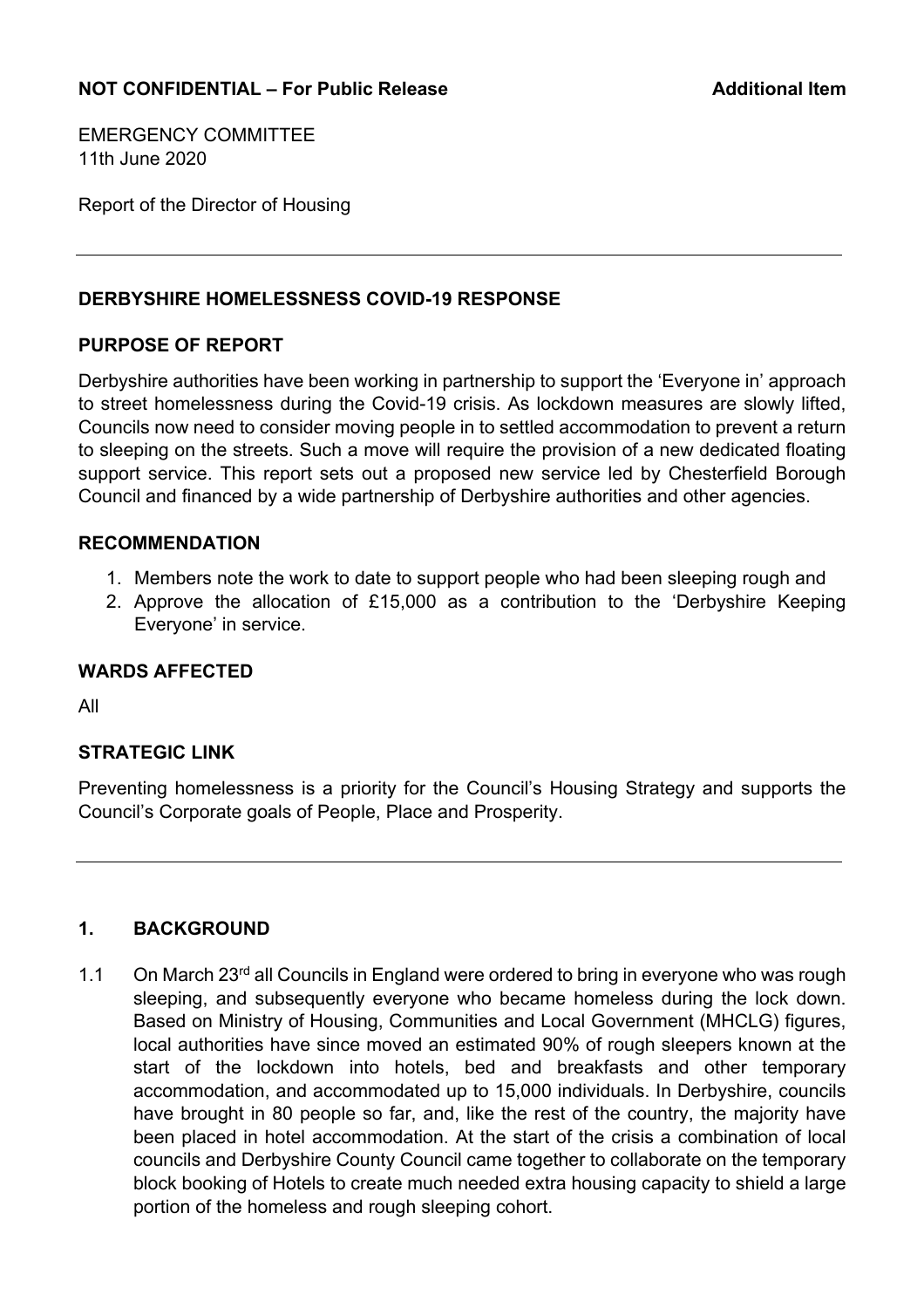- 1.2 This jointly funded initiative, despite its challenges has proven to be a major success and several agencies and organisations including homeless and rough sleeping outreach services, drug and alcohol teams, NHS teams, Police and council housing staff have worked together to support some of the most vulnerable people in society through the worst times of the Covid-19 crisis.
- 1.3 However the existing provision will end on the  $26<sup>th</sup>$  June. The hotel provision, although effective, cannot be retained. In addition, we do not expect the 'everyone in' initiative to continue much further. The people bought in, need an offer of support to help them through the next phase. Partner agencies have been working on a plan to put the necessary resources in place to support and re-home as many people as possible into longer term accommodation.
- 1.4 Without a boost in support services and an increased supply in accommodation, most of the people accommodated in hotels, guest houses and B&B's will have nowhere to go, and current support services will be unable to provide the care and expertise required for the amount of people being released onto the streets. There is therefore an opportunity to build on the collaborative approach nurtured over the last few months.
- 1.5 Through the experience and current service delivery of key partners including P3 and Pathways of Chesterfield it is proposed to deliver an intensive and wrap-around support service to a cohort of approximately **60** (to be confirmed) individuals in Derbyshire who have been placed in temporary accommodation by the Local Authorities during the Covid-19 pandemic. These individuals are experiencing overlapping and challenging issues such as offending, drug and alcohol misuse and poor mental health. Due to their challenging needs the Derbyshire Dales has accommodated 8 clients who would not normally have been accommodated in one hotel and other B&Bs.
- 1.6 If established, Pathways will focus support in Chesterfield, North East Derbyshire and Bolsover with P3 covering the rest of the county. Currently P3 deliver the Derbyshire Rough Sleeper service. This service will work closely with the Derbyshire Rough Sleeping Outreach Team (DOT) as they are currently engaged with this group of people, learning from their involvement, experience and local knowledge and ensuring a smooth transition for the individual from service to service. Data, knowledge and experience from the DOT will be used to undertake an audit of need, the level of support required and to help identify gaps in current service provision. This will in turn inform delivery using the Link-worker model.
- 1.7 The cohort for this service is a complex group for whom existing provision will not sufficiently meet their needs. The existing services are unsuitable for their level of need and/or circumstances. There is also the acknowledgement that existing services that may be able to meet the needs of this group are already at capacity and, in many cases, operating waiting lists, thus creating a barrier to timely access.
- 1.8 Derbyshire councils, P3 and Pathways of Chesterfield have developed a partnership model, drawing on the vast experience of supporting people who are experiencing homelessness, utilising current infrastructure across Derbyshire and building on the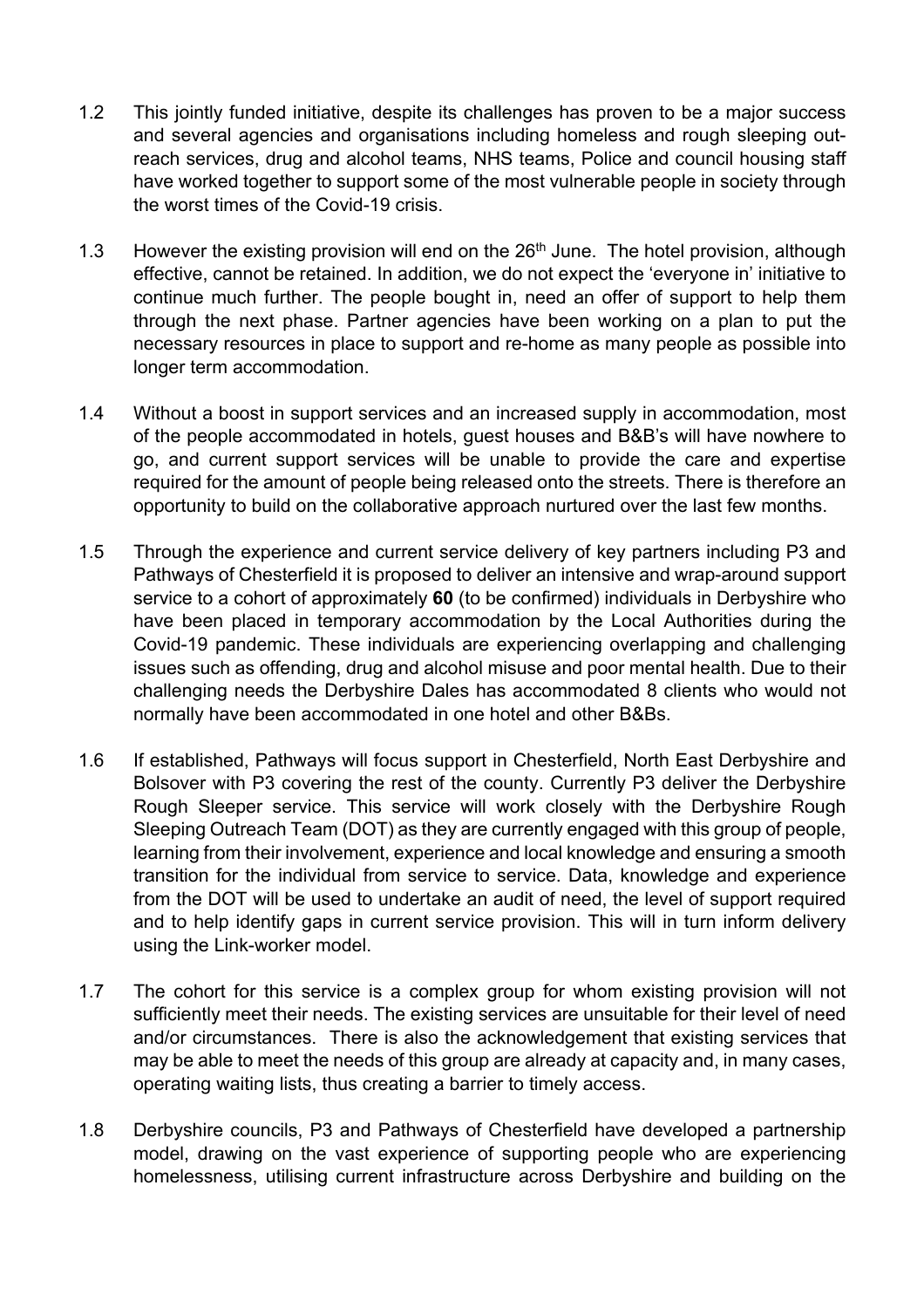successful track record, working in partnership to support the people who need housing and support.

- 1.9 The proposal is that P3 will be the lead contractor for this project and will subcontract to Pathways of Chesterfield. P3 currently fulfil the country-wide Rough Sleeper Initiative contract which is funded by MHCLG and in partnership with Pathways of Chesterfield they have provided an exceptional level of commitment through the crisis. They have supported the most vulnerable and challenging clients placed in the Hotels across the county to make sure people are safe. They have found accommodation during the difficult period of the lock down for people made homeless and they have established key partnerships with public health, NHS and drug and alcohol services.
- 1.10 The partnership and services will be managed and monitored via DHOG (Derbyshire Homeless Officers Group) together with key personnel from across the sector.

# **2. REPORT**

- 2.1 The proposal seeks to operate a new 12month wrap around service at a cost of £260,000, funded from contributions from partner councils, other public bodies and existing grants already received. Working in partnership will ensure that each council can secure support for the numbers of people from their area. The Derbyshire Dales has 7 people in the current hotel and B&B provision and so it is proposed that a contribution of £15,000 is made available by DDDC to support the scheme. This contribution can be met from the Council's existing Homelessness Grant provision.
- 2.2 Each person will be allocated a Link Worker who will provide consistent support for as long as required (over the next 12 months) and will act as a trusted individual and single point of contact for both the person and any other individuals or services involved with them, coordinating support across multiple services. Appendix 1 includes a model showing the pathway into the service.
- 2.4 To facilitate intensive levels of support/time for this complex cohort, Link Workers operate at a low caseload, averaging between 8-10 people at any one time (compared to traditional caseloads of 15-20 for lower-needs cohorts), allowing them to focus more time and resources where needed. Link Working involves intensive, personalised, practical and psycho-social support that is "unboundaried" from specific areas of work such as housing, health or addiction, it does not exclude due to pre-empted criteria.
- 2.5 All interventions are driven by ideas expressed by clients, recognising that it is far more likely to achieve positive outcomes if the client is involved in the design of their support. Experience tells us that the best way to do this is through active listening to what our clients themselves are saying, and then responding to those issues that clients themselves perceive as barriers to their recovery. Staff then work with them to devise structured action plans that they understand, generating 'buy in', looking at all aspects of their life with agreed solutions to any issues.
- 2.6 Link workers will work with the existing DOT service to take handover during a transitional period, ideally in advance of people needing to leave the hotel and B&B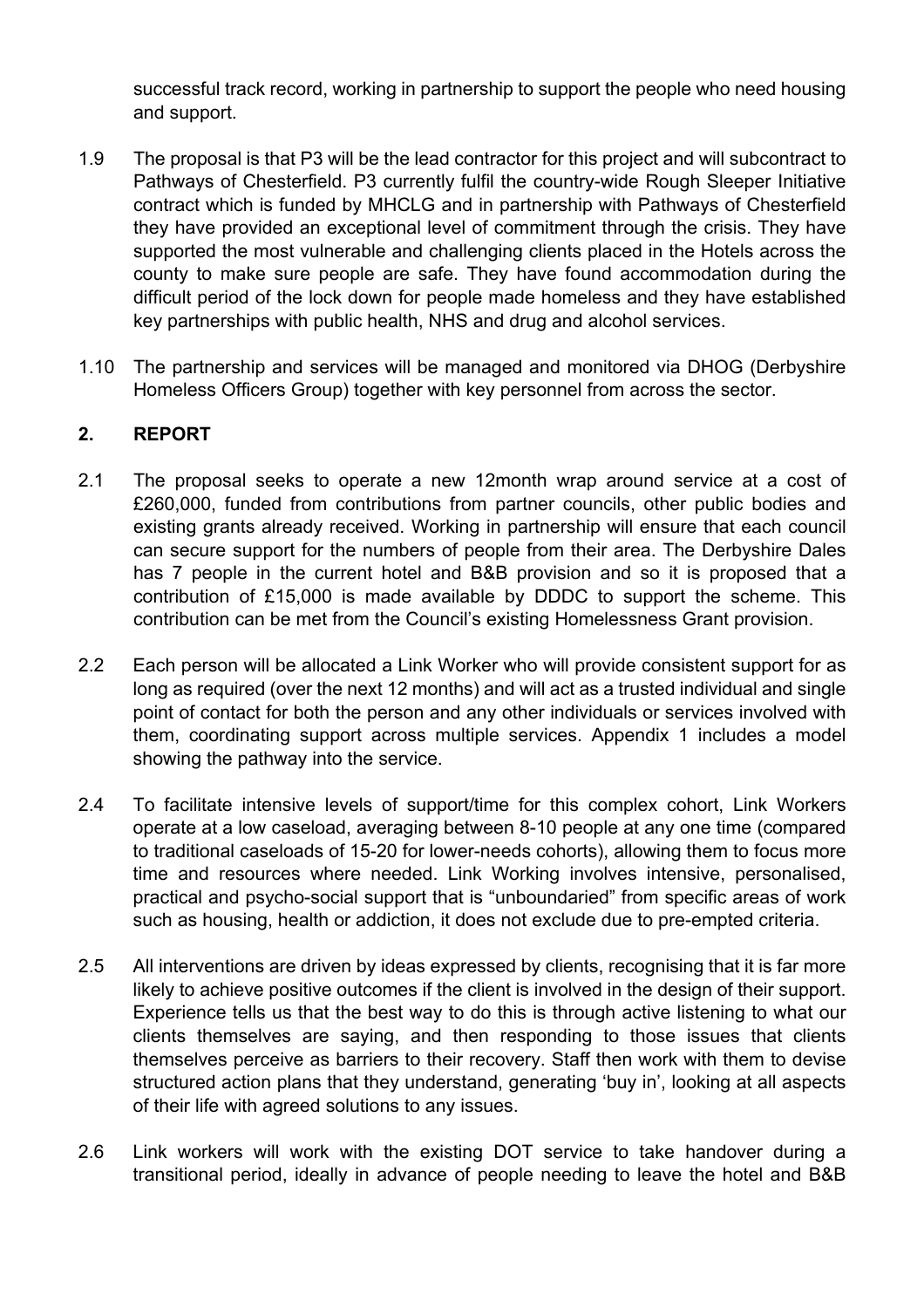provision. This will give strength to the support package offered, ensure consistency and allow for more robust exit planning.

- 2.7 P3 have previously been awarded a grant of £60,000 through Derbyshire Dales District Council on behalf of all of the Districts to develop a volunteering offer to enhance current support to people sleeping rough. This work has been put on hold whilst Covid restrictions are in place and it is our aim to re-purpose this funding to offset the cost of this new recovery service model. The funding body for this grant has approved the proposed change in delivery.
- 2.8 The cost of 6 Linkworkers and a Senior Linkworker is £284,000 for 12 months (Including the re purposing of £60,000 grant funding). The total cost is inclusive of all on-costs such as pension, national insurance, management, corporate support (IT, finance, HR) Training, IT equipment and travel. This cost will be shared across Derbyshire authorities on the basis of the forecast number of cases for each local authority.
- 2.9 Advice from the Local Government Association (LGA) in the recently published 'Local Authority Rough Sleeper Accommodation Guidance' has highlighted the need for councils to act quickly to source services during the Covid19 crisis. In recognition of the urgent need to move quickly to deal with the Covid-19 crisis, the government has issued Procurement Policy Notes PPN01/20 and PPN 02/20 in response. Chesterfield Borough Council are leading the project with support from colleagues across Derbyshire and will manage the procurement arrangements.
- 2.10 The LGA report has also highlighted the long established partnership work within Derbyshire and the 'Everyone In – Derbyshire Response', "Collective action has been rapid and the multiagency collaboration very strong, something achieved by working together over many years."
- 2.11 If approved, officers from the Community Housing Team will continue working with colleagues across the county to bring the new support service on line.

# **3. RISK ASSESSMENT**

#### **Legal**

3.1 The Council has a duty to provide advice and assistance in order to prevent homelessness. This report provides support services in conjunction with other local authorities in order to meet this duty. The risk is therefore low if adopted. If not adopted this would put a greater burden on the Council Housing Officers to provide advice.

# **Financial**

3.2 The proposed partnership approach is more efficient and cost effective than each local authority making its own arrangements. The recommended contribution of £15,000 from DDDC to support the scheme can be met from the Council's existing Homelessness Grant provision. The financial risk is, therefore, assessed as low.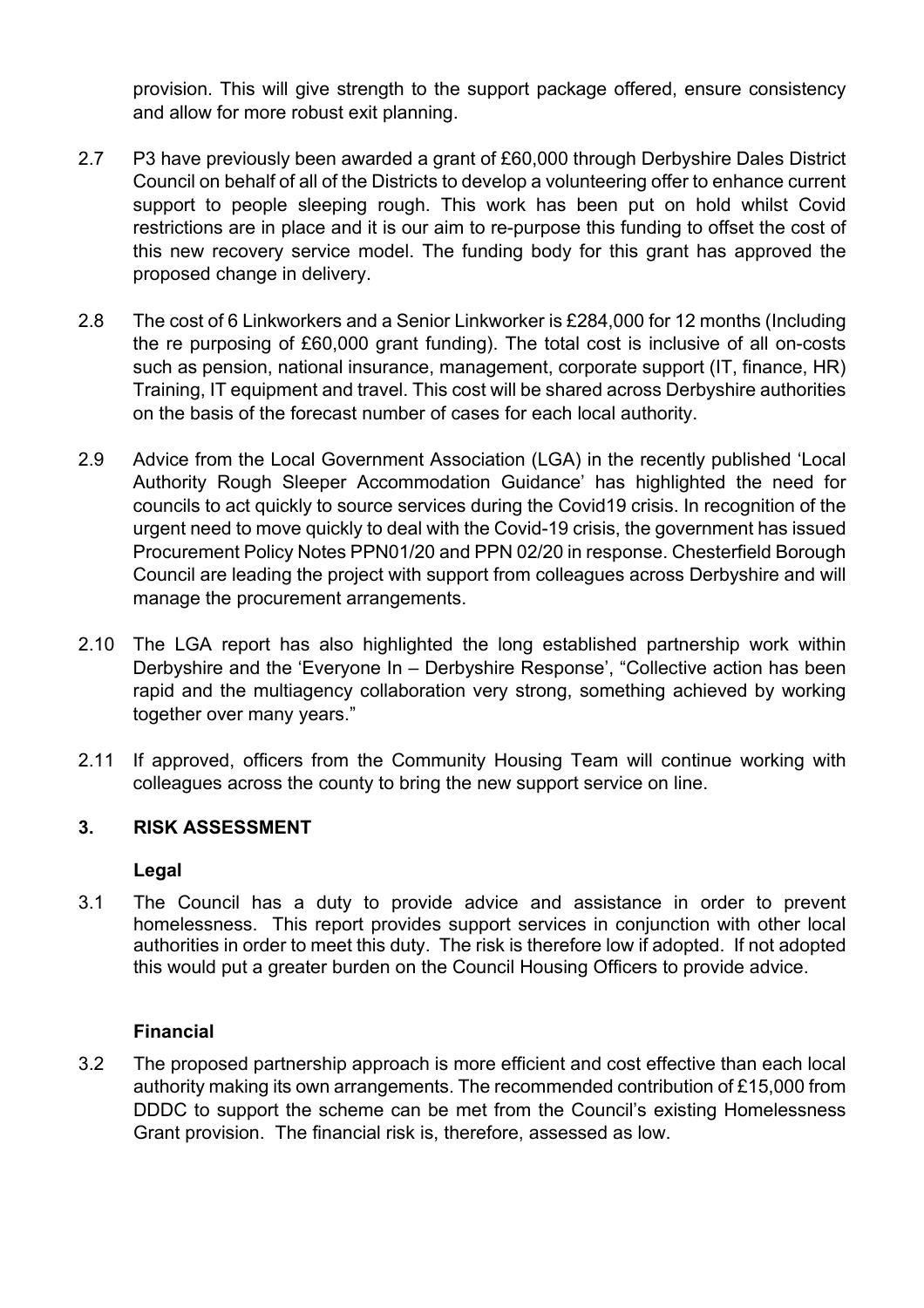# **4. OTHER CONSIDERATIONS**

 In preparing this report, the relevance of the following factors has also been considered: prevention of crime and disorder; equalities; environmental; climate change; health; human rights; personnel and property.

## **5. CONTACT INFORMATION**

 Simon Beynon Tel: 01629 761306 Email: simon.beynon@derbyshiredales.gov.uk

 Robert Cogings - Director of Housing Tel: 01629 761354 Email: Robert.cogings@derbyshiredales.gov.uk

#### **6 BACKGROUND PAPERS**

None

## **7 ATTACHMENTS**

None.

#### **The diagram below demonstrates the pathway into the service**